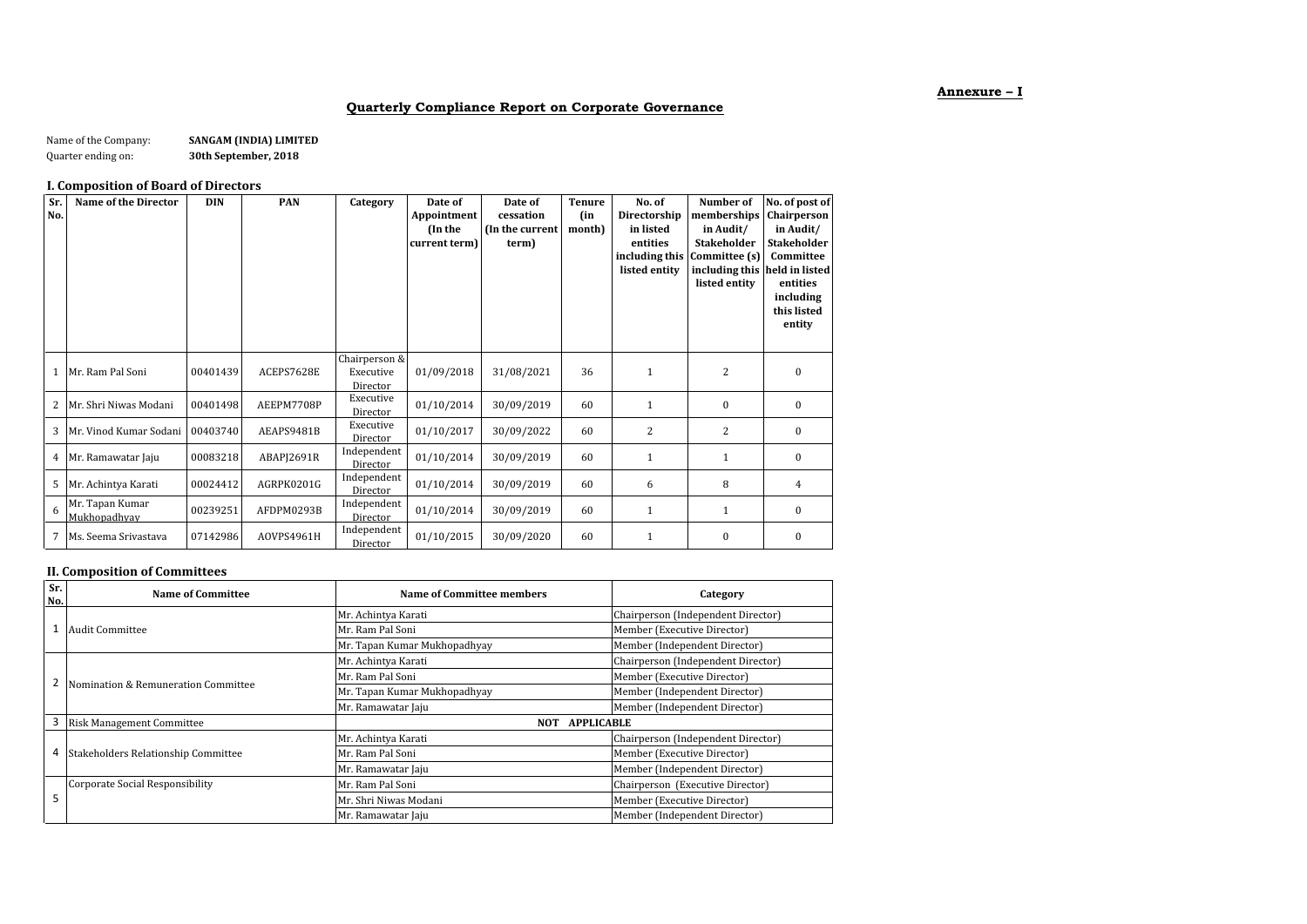## **III. Meeting of Board of Directors**

|     | $\vert$ Sr. $\vert$ Date(s) of Meeting (if any) in the | $Date(s)$ of Meeting (if any) in the relevant | Maximum gap between any two     |
|-----|--------------------------------------------------------|-----------------------------------------------|---------------------------------|
| No. | previous quarter                                       | auarter                                       | consecutive (in number of days) |
|     | 30th May, 2018                                         | 9th August, 2018                              | 70 Davs                         |

# **IV. Meeting of Committees**

| Sr.<br>No. | Name of the Committee                | Date(s) of meeting during of<br>the committee in the<br>previous quarter | Date(s) of meeting of the committee in<br>the relevant quarter | Whether requirement of<br>Quorum met (details) | Maximum gap between any two<br>consecutive meetings in number of<br>davs |
|------------|--------------------------------------|--------------------------------------------------------------------------|----------------------------------------------------------------|------------------------------------------------|--------------------------------------------------------------------------|
|            | <b>Audit Committee</b>               | 30th May, 2018                                                           | 9th August, 2018                                               | Yes                                            | 70 Days                                                                  |
|            | Stakeholders' Relationship Committee | 30th May, 2018                                                           | 9th August, 2018                                               | Yes                                            | 70 Davs                                                                  |
|            | Nomination & Remuneration Committee  | NA                                                                       | 9th August, 2018                                               | Yes                                            | NA                                                                       |

#### **V. Related Party Transactions**

| <b>Subject</b>                                                                                       | <b>Compliance Status</b><br>(Yes/No/NA) |
|------------------------------------------------------------------------------------------------------|-----------------------------------------|
| Whether prior approval of audit committee obtained                                                   | Yes                                     |
| Whether shareholder approval obtained for material RPT                                               | NA                                      |
| Whether details of RPT entered into pursuant to omnibus approval have been reviewed by Audit Committ | Yes                                     |

#### **VI. Affirmations**

| Sr.<br>No. | <b>Subject</b>                                                                                                                                                                                     | <b>Status</b><br>(Yes/No) |  |  |
|------------|----------------------------------------------------------------------------------------------------------------------------------------------------------------------------------------------------|---------------------------|--|--|
|            | The composition of Board of Directors is in terms of SEBI (Listing obligations and disclosure requirements) Regulations, 2015.                                                                     |                           |  |  |
|            | The composition of the following committees is in terms of SEBI(Listing obligations and disclosure requirements) Regulations, 2015                                                                 | Yes                       |  |  |
|            | <b>Audit Committee</b><br>a.                                                                                                                                                                       |                           |  |  |
|            | Nomination & remuneration committee<br>h.                                                                                                                                                          |                           |  |  |
|            | Stakeholders relationship committee                                                                                                                                                                |                           |  |  |
|            | Risk management committee (Not Applicable)<br>Id.                                                                                                                                                  |                           |  |  |
|            | The above committee members have been made aware of their powers, role and responsibilities as specified in SEBI<br>(Listing)<br>obligations and disclosure requirements) Regulations, 2015.       | Yes                       |  |  |
| 4          | The meetings of the board of directors and the above committees have been conducted in the manner as specified in SEBI<br>(Listing)<br>obligations and disclosure requirements) Regulations, 2015. | Yes                       |  |  |
|            | This report and/or the report submitted in the previous quarter has been placed before Board of Directors.                                                                                         | Yes                       |  |  |
|            | Name: Anil Jain                                                                                                                                                                                    |                           |  |  |
|            | <b>Designation:</b> CFO & Company Secretary                                                                                                                                                        |                           |  |  |

**Certified to be true For Sangam (India) Limited**

**(Anil Jain) CFO & Company Secretary**